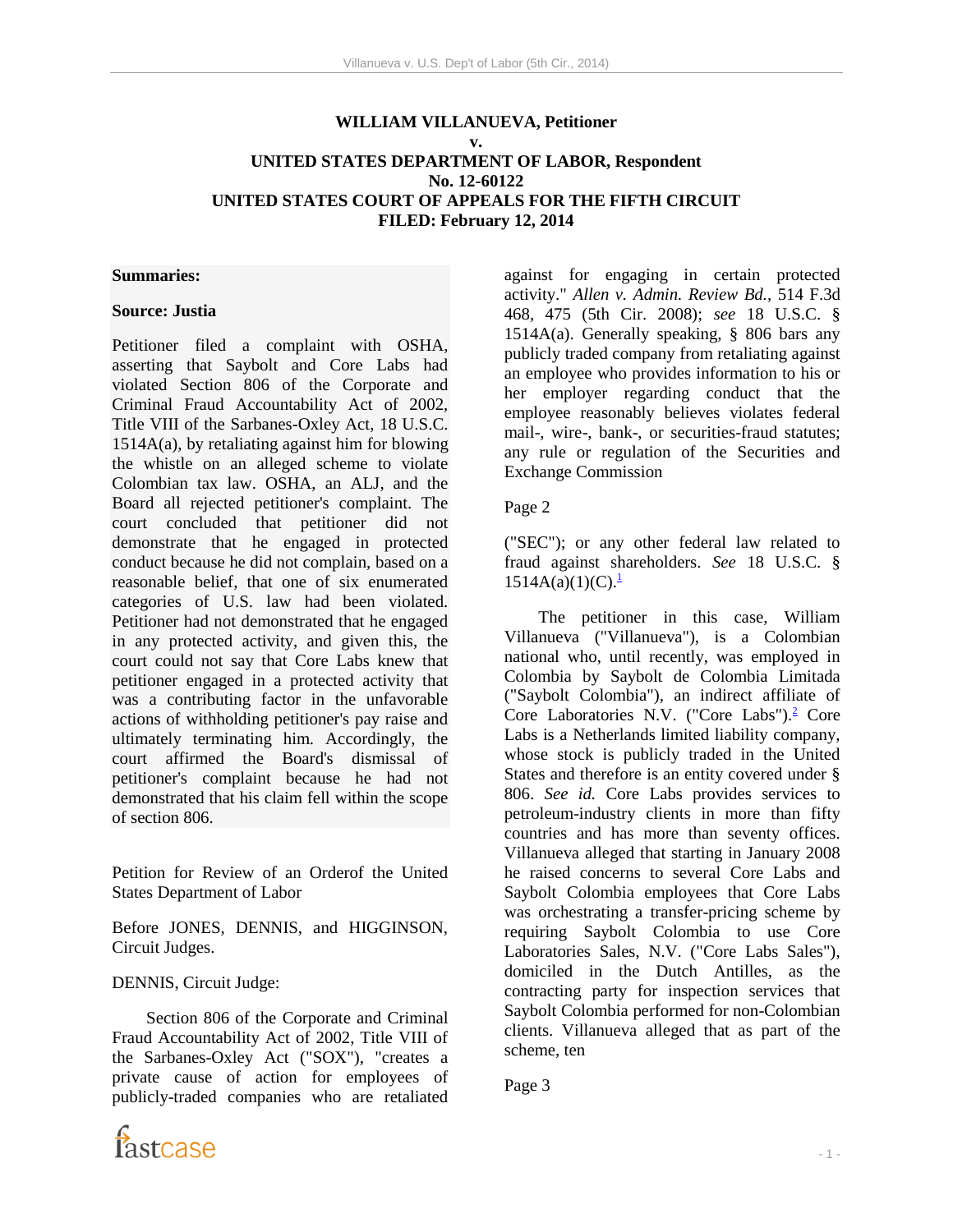percent of the contract revenues were paid to Core Lab Sales even though it neither procured the contracts nor performed the services. Villanueva further claimed that, at the direction of Core Labs officials in Houston, Saybolt Colombia's accounting department wrongfully claimed value-added tax ("VAT") exemptions on work transferred to Core Lab Sales and that, as a result, Saybolt Colombia was able to underreport its taxable revenue to Colombian authorities. Subsequently, Villanueva was passed over for a pay raise at Saybolt Colombia and eventually terminated.

 Villanueva filed a complaint with the Occupational Safety and Health Administration ("OSHA"), asserting that Saybolt Colombia and Core Labs had violated § 806 by retaliating against him for blowing the whistle on the alleged scheme to violate Colombian tax law. OSHA, an Administrative Law Judge ("ALJ"), and the Administrative Review Board ("Board") all rejected Villanueva's complaint. Villanueva now appeals to this court, *see* 18 U.S.C. § 1514A(b)(2)(A); 49 U.S.C. § 42121(b)(4)(A), and the parties ask us to determine whether § 806 applies extraterritorially.

 As previously noted, § 806 bars companies that are publicly traded in the United States from retaliating against a whistleblowing employee, but *only if* the employee seeking the statute's protection demonstrates that he provided information regarding conduct that he or she reasonably believed violated one of the six enumerated provisions of U.S. law. *See* 18 U.S.C. § 1514A(a)(1)(C); *Allen,* 514 F.3d at 476. On review of the facts of the case—in particular, the allegations Villanueva made to Saybolt Colombia, to Core Labs, and in his complaint to OSHA—we conclude that Villanueva did not provide information regarding conduct that he reasonably believed violated one of the six provisions of *U.S.* law enumerated in § 806; rather, he provided information regarding conduct that he reasonably believed violated *Colombian* law. In other words, he failed to show that he engaged in protected activity under § 806. *See Allen,* 514

### Page 4

F.3d at 475-77. Because Villanueva's claim does not fall within the scope of § 806's protection, we AFFIRM. $3$ 

## **BACKGROUND**

#### **A. Statutory and Regulatory Framework**

 A person alleging retaliation under § 806 may seek relief by filing a complaint with the Secretary of Labor. 18 U.S.C. § 1514A(b)(1)(A). The Secretary has delegated responsibility for receiving and investigating SOX whistleblower complaints to OSHA. *See* 77 Fed. Reg. 3912; *see also* 29 C.F.R. § 1980.104(a). Following an investigation, OSHA must, within 60 days, issue a determination either dismissing the complaint or finding reasonable cause to believe that retaliation has occurred and ordering appropriate relief. *See* 18 U.S.C. § 1514A(b)(2)(A); 49 U.S.C. § 42121(b)(2)(A); 29 C.F.R. § 1980.105. Either the complainant or the respondent may file objections to OSHA's determination with an ALJ. *See* 18 U.S.C. § 1514A(b)(2)(A); 49 U.S.C. § 42121(b)(2)(A); 29 C.F.R. § 1980.106. The ALJ's decision is subject to discretionary review by the Board, which issues the final order of the Secretary. *See* 29 C.F.R. § 1980.110. "Any person adversely affected or aggrieved by" a final order of the Secretary "may obtain review of the order in the United States Court of Appeals for the circuit in which the violation. . allegedly occurred or the circuit in which the complainant resided on the date of such violation." 49 U.S.C. § 42121(b)(4)(A); *see* 18 U.S.C. § 1514A(b)(2)(A).

### **B. Facts and Procedural Posture**

 Villanueva lived in Bogota, Colombia and worked for Saybolt Colombia for more than twenty-four years. For the last sixteen of those twenty-four years, Villanueva served as the company's general manager. Villanueva is not a U.S. citizen and he has never worked in the United States for Saybolt Colombia.

Page 5

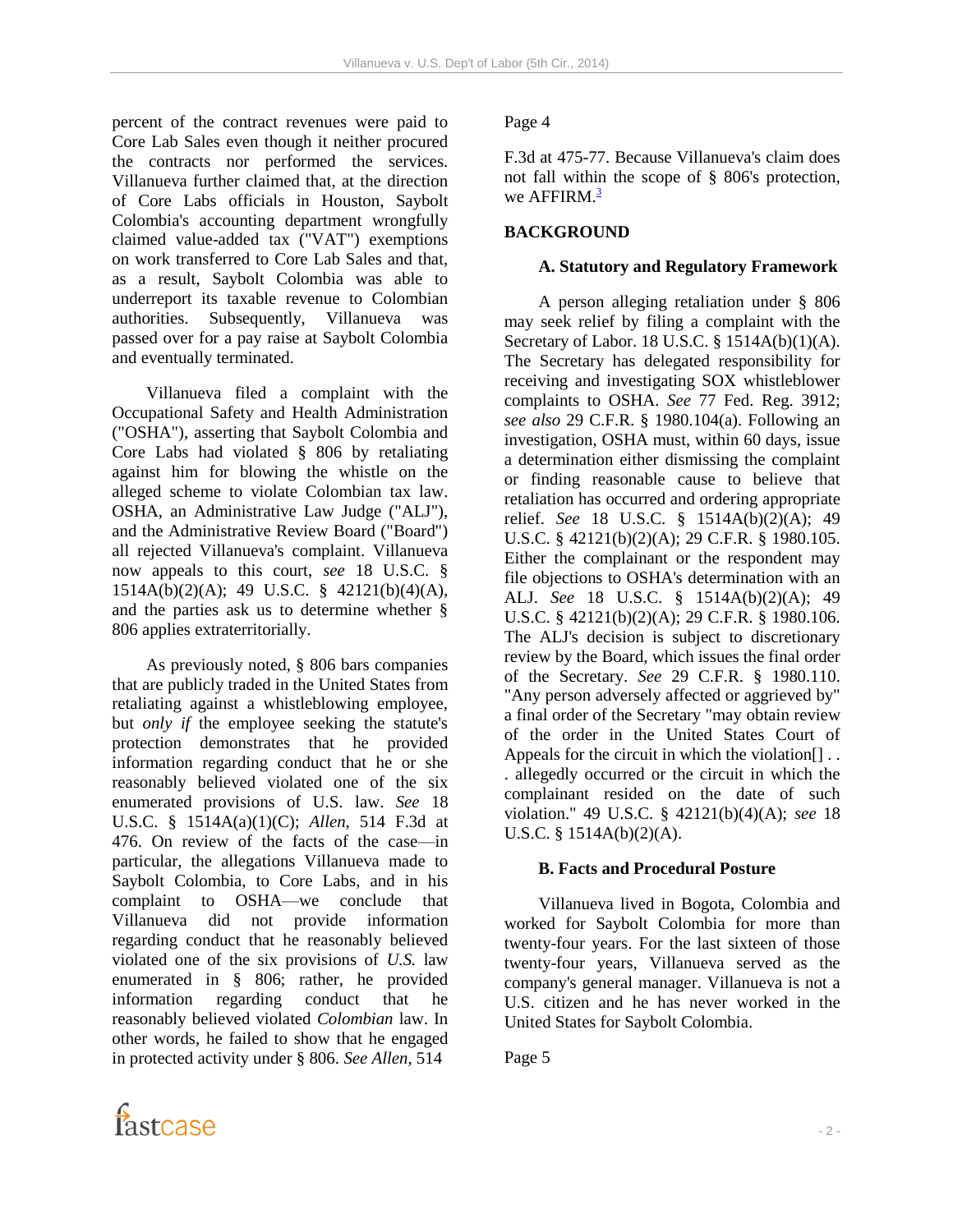Saybolt Colombia is a Colombian limited liability company that is headquartered in Bogota and is an indirect affiliate of Core Labs. Core Labs is a Netherlands limited liability company with headquarters in Amsterdam and a U.S. office in Houston, Texas. Core Labs's securities are registered under § 12 of the Securities and Exchange Act of 1934 ("Exchange Act") and are publicly traded on the New York Stock Exchange. Saybolt Colombia does not register securities under § 12 or file reports under § 15(d) of the Exchange Act. Consequently, Core Labs is a publicly traded company under SOX, but Saybolt Colombia is not. *See* 18 U.S.C. § 1514A. Additionally, Villanueva submitted evidence that, he claims, shows that Core Labs directly controlled all aspects of Saybolt Colombia's business, finances, and operations.

 Starting in January 2008, Villanueva raised concerns to employees at both Core Labs and Saybolt Colombia regarding what he believed to be Saybolt Colombia's fraudulent underreporting of taxable revenue to the Colombian government. Villanueva informed these individuals that Core Labs had required Saybolt Colombia to use Core Labs Sales as the contracting party for inspection services that Saybolt Colombia performed for non-Colombian clients and that this policy required that ten percent of any contract revenue be paid to Core Labs Sales even though it did not procure the contracts or perform the services. Villanueva further alleged that, at the direction of Core Labs officials in Houston, Saybolt Colombia had wrongfully claimed VAT exemptions on work transferred to Core Labs Sales pursuant to this claimed policy.

 Among the people to whom Villanueva raised his concerns were Fernando Padilla ("Padilla"), Saybolt Colombia's Controller, and Osiris Goenaga ("Goenaga"), Core Labs's accounting assistant for Colombia. Additionally, Villanueva copied C. Brig Miller, Core Labs's Chief Accounting Officer based in Houston, on his emails to Padilla and Goenaga. Villanueva requested that

# Page 6

Padilla correct the tax exemptions before closing the books for Saybolt Colombia on March 31, 2008.

 Villanueva alleged that between January and April 2008, Core Labs directed two Colombian law firms to provide Villanueva with opinion letters. Both firms concluded that there was no impropriety in the transactions between Saybolt Colombia and Core Labs Sales or with respect to the claimed VAT exemptions. Villanueva, who has a Colombian law degree, was dissatisfied with the firms' legal conclusions. Relying on his own analysis under Colombian tax law, Villanueva refused to sign Saybolt Colombia's tax returns, which were due to the Colombian tax authorities by April 17, 2008.

 On April 3, 2008, Villanueva was passed over for a pay raise while other Saybolt Colombia employees received raises. Villanueva alleged that the decision to deny him a pay raise was made by Ivan Piedrahita ("Piedrahita"), the Regional Manager for Saybolt Latin America B.V., and Jan Heinsbroek ("Heinsbroeck"), the President of Saybolt Latin America B.V. and a director of Saybolt International B.V. On April 29, 2008—after Villanueva had refused to certify and file Saybolt Colombia's tax returns— Villanueva's employment was terminated. On that same day, a letter, signed by Heinsbroeck and personally delivered to Villanueva in Bogota by Piedrahita, informed Villanueva of his discharge.

 On July 28, 2008, Villanueva filed a complaint with OSHA alleging that Saybolt Colombia and Core Labs violated § 806 by retaliating against him for blowing the whistle on the alleged scheme to violate Colombian tax law. Specifically, Villanueva alleged that he "was abruptly fired . . . as a result of his complaints about, and investigation of, incometax and value-added-tax fraud that was being perpetrated by Saybolt Colombia in Colombia at the direction of Core Lab[s]'s accounting and legal executives in Houston, Texas." OSHA

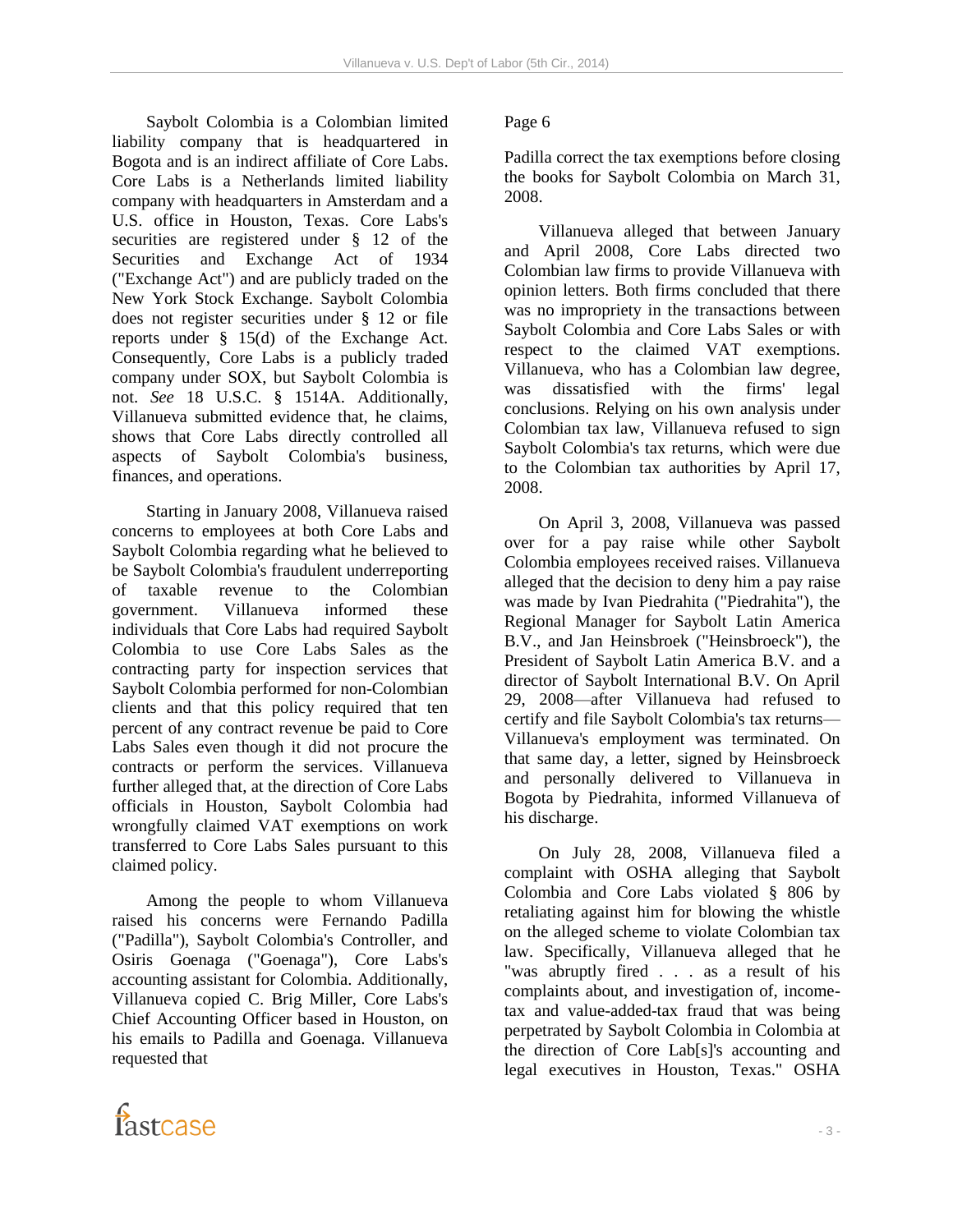dismissed the complaint; because the adverse employment actions—the denial

Page 7

of the pay raise and Villanueva's subsequent termination—took place outside the United States, the agency reasoned that it lacked jurisdiction over the complaint. $\frac{4}{3}$ 

 Villanueva sought review before an ALJ, who, agreeing with OSHA, dismissed the complaint. The ALJ reasoned that applying § 806 to the facts of the case would entail extraterritorial application of SOX's whistleblower protection and that such application was impermissible because § 806 does not apply extraterritorially. The ALJ concluded that because Villanueva, a foreign national working for a foreign subsidiary of a covered entity, complained of fraud and termination, both of which occurred in Colombia, he lacked jurisdiction under SOX.

 Villanueva appealed the ALJ's decision to the Board, which concluded that it had jurisdiction but "affirm[ed] the dismissal of th[e] case on narrow grounds, focusing solely on the extraterritorial nature of Villanueva's disclosures about alleged violations of foreign law without a sufficient connection to violations of domestic law." *Villanueva v. Core Labs. N.V.,* ARB Case No. 09-108, 2011 WL 7021145, at \*1 (ARB Dec. 22, 2011). The Board stated its belief that it must address two questions: (1) "analyzing [§] 806's extraterritorial reach" and (2) "determining . . . SOX's primary focus." *Id.* at \*8. Proceeding to the second question first, the Board concluded that whereas § 806 limits its protection to reported violations of one of six enumerated provisions of *U.S.* law, "the alleged fraud and/or law violations involved *Colombian* laws with no stated violation or impact on U.S. securities or financial disclosure laws." *Id.* (emphasis added). It was on this basis that the Board held that § 806 does not apply

Page 8

fastcase

extraterritorially. *Id.* at \*9. Next, in response to Villanueva's argument that, even if § 806 did not apply extraterritorially, the facts of his case would trigger only *domestic* application of the statute, the Board reiterated its conclusion that "Villanueva's reporting of foreign tax law [violations] [was] beyond the reach of [§] 806." *Id.* at \*10. Pursuant to 18 U.S.C. § 1514A(b)(2)(A) and 49 U.S.C. §  $42121(b)(4)(A)$ , Villanueva appealed to this court.

# **DISCUSSION**

 $A<sub>1</sub>$ 

 Judicial review of the Board's order is governed by the standards set out in the Administrative Procedure Act, 5 U.S.C. § 706(2). *See* 18 U.S.C. § 1514A(b)(2)(A); 49 U.S.C. § 42121(b)(4)(A); *Allen,* 514 F.3d at 476. "Under that standard, the decision of the [Board] will be upheld unless it is 'arbitrary, capricious, an abuse of discretion, or otherwise contrary to law.'" *Allen,* 514 F.3d at 476 (quoting *Williams v. Admin. Review Bd.,* 376 F.3d 471, 475 (5th Cir. 2004)). We review the Board's factual findings for substantial evidence. *Id.* "Under the substantial evidence standard, the [Board]'s decision must be upheld if, considering all the evidence, a reasonable person could have reached the same conclusion as the [Board]." *Williams,* 376 F.3d at 476. We review the Board's conclusions of law *de novo. Allen,* 514 F.3d at 476.

B.

 Because we proceed to address the question of whether § 806 applies to the conduct about which Villanueva had a reasonable belief and complained—and because the answer to that question is dispositive—it is unnecessary for us to consider whether § 806 applies extraterritorially. Section 806 prohibits publicly traded companies from doing any of the following to an employee who engages in protected whistleblower activity: "discharge, demote, suspend, threaten, harass, or in any other manner discriminate against an employee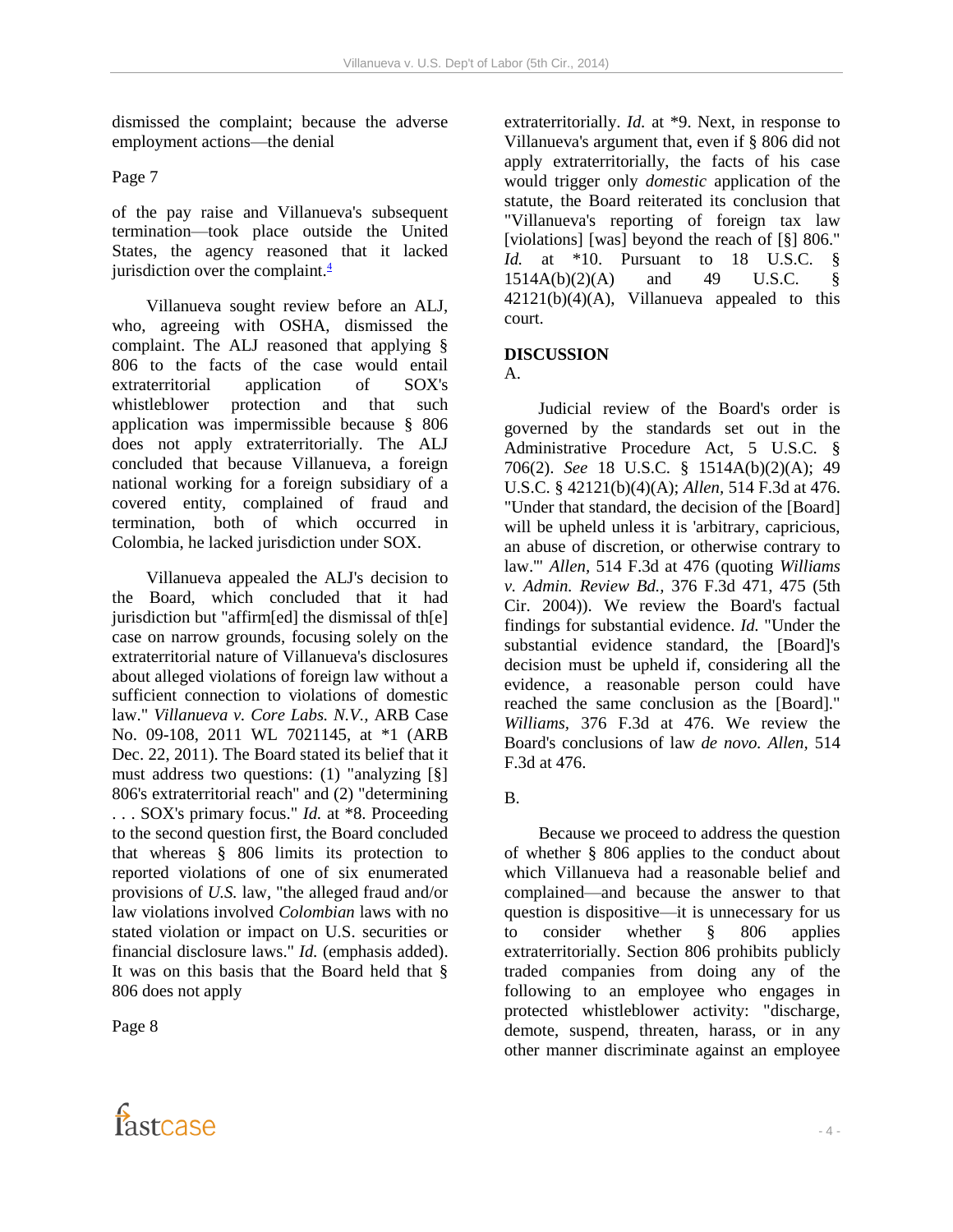in the terms and conditions of employment." 18 U.S.C. § 1514A(a). In this case, the question

Page 9

boils down to whether Villanueva has demonstrated that he in fact engaged in protected whistleblower activity. Section 806 prohibits retaliation *only if* the employee provides information regarding conduct that he or she reasonably believes violates one of six enumerated categories of U.S. law. *See* 18 U.S.C. § 1514A(a)(1) (listing federal mail-, wire-, bank-, and securities-fraud statutes, all rules and regulations of the SEC, and any other federal law related to fraud against shareholders). As the Board held, in neither his complaint to OSHA nor in his communications to Core Labs and Saybolt Colombia employees did Villanueva indicate that he was providing information that he reasonably believed violated any of these six categories. He therefore failed to show that he engaged in any protected whistleblowing activity, making it unnecessary for us to decide whether § 806 can have extraterritorial application.

# *a. Villanueva's OSHA complaint*

 Villanueva notes that, in his attorney's letter to OSHA complaining of his termination, he stated that the retaliation "was undertaken because of his complaints about, and investigation of, what he reasonably believed to be income tax and VAT fraud being perpetrated in Colombia at the express direction of Core Lab[s]'s executives in Houston *using mail, email and telephones to accomplish the fraud."*  Villanueva's single reference in his nine-page OSHA complaint to the use of mail, email, and telephones by Core Labs officials in the company's Houston office, however, is insufficient to demonstrate that he had had a reasonable belief that there was a violation of the U.S. mail- and wire-fraud statutes. Rather, as the Board concluded, the focus of Villanueva's complaint to OSHA was that Core Labs retaliated against him because he complained of Saybolt Colombia's violation of *Colombian* tax laws. *See Villanueva,* 2011 WL 7021145, at \*8



n.21 (noting that Villanueva, in a supplemental filing before the Board, "reasserted that he complained about violations of foreign laws and did not expressly implicate violations of domestic

## Page 10

securities or financial disclosure laws" and stating that "Villanueva had ample opportunity to indicate that his concerns implicated domestic laws or concerns and, perhaps to his credit, he did not alter or amend his allegations"). For instance, Villanueva alleged in his OSHA complaint that he "was abruptly fired . . . as a result of his complaints about, and investigation of, *income tax and value added tax fraud* that was being perpetrated by Saybolt Colombia in Colombia at the direction of Core Lab[s]'s accounting and legal executives in Houston, Texas." The Board's finding is therefore supported by substantial evidence given that "a reasonable person could have reached the same conclusion as the [Board]." *Williams,* 376 F.3d at 476. Accordingly, Villanueva did not demonstrate that he engaged in protected conduct because he did not complain, based on a reasonable belief, that one of six enumerated categories of U.S. law had been violated. *See* 18 U.S.C. § 1514A.

## *b. Villanueva's complaints to Core Labs and Saybolt Colombia*

 Indeed, Villanueva's underlying evidence of record does not evince that he complained to Core Labs or Saybolt Colombia executives that they were violating *U.S.* law by using domestic mail or wires to orchestrate Colombian tax-law violations. Section 806 prohibits a covered entity from retaliating against an employee who *"reports information* to a supervisor" regarding his or her reasonable belief of a violation of, for instance, the U.S. mail- or wire-fraud statute. *Allen,* 514 F.3d at 477. "To prevail, an employee must prove by a preponderance of the evidence that (1) she engaged in protected activity; (2) the employer knew that she engaged in the protected activity; (3) she suffered an unfavorable personnel action; and (4) the protected activity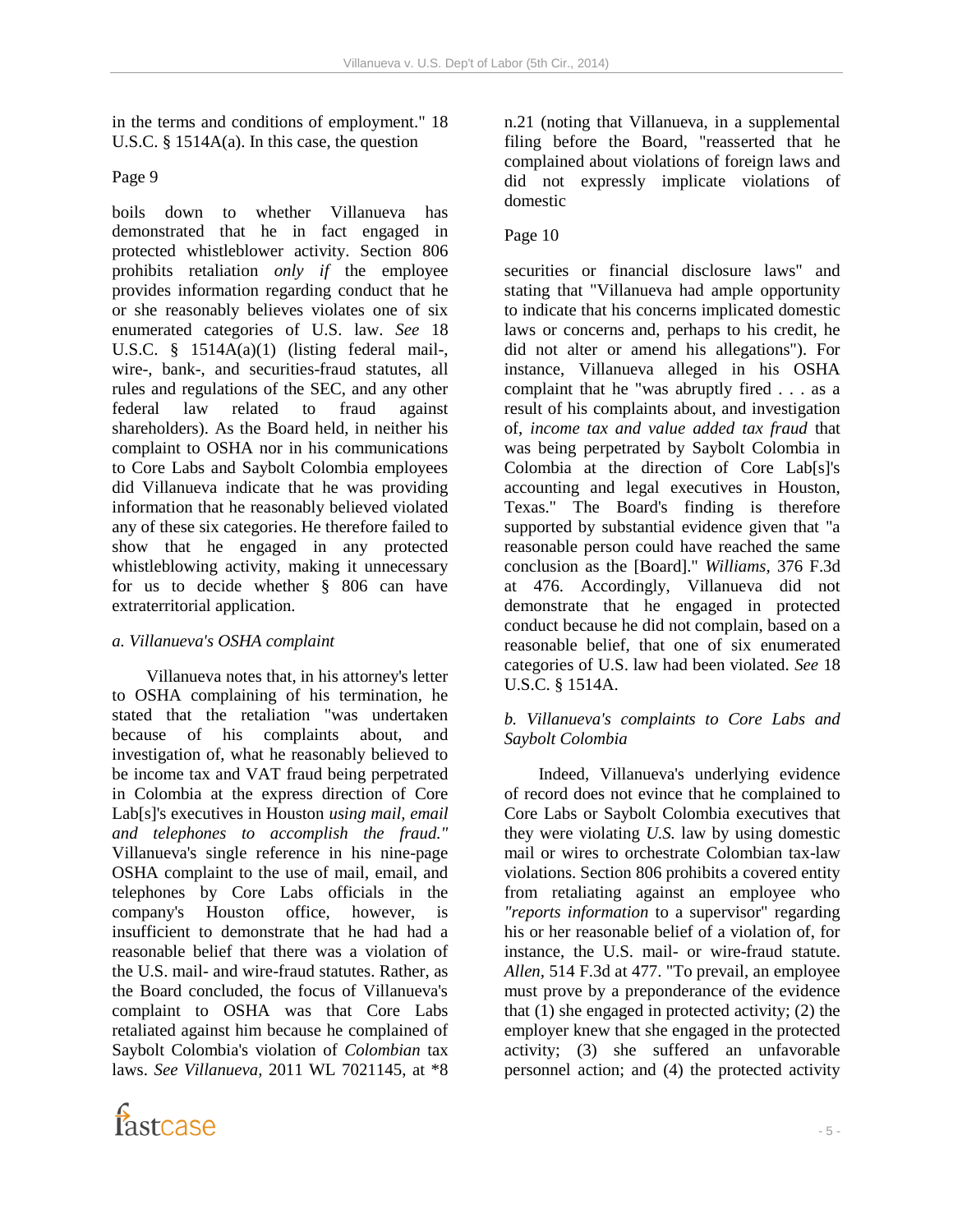was a contributing factor in the unfavorable action." *Id.* at 475-76 (footnotes omitted). We agree with the Board that § 806's "critical focus is on whether the employee *reported conduct*  that he or she *reasonably believes* constituted a violation of federal law." *Sylvester v. Parexel Int'l LLC,* ARB No. 07-123, 2011 WL 2165854, at \*15 (ARB

### Page 11

May 25, 2011) (first emphasis added). Admittedly, "[a]n employee need not cite a code section he believes was violated in his communications to his employer, but the employee's communications must identify the specific conduct that the employee believes to be illegal." *Welch v. Chao,* 536 F.3d 269, 276 (4th Cir. 2008) (internal quotation marks omitted). In this case, the "specific conduct" that Villanueva asserted was illegal was Saybolt Colombia's underreporting of taxes due to the Colombian government. In his reply brief, Villanueva claims that he repeatedly objected to the *conduct*  of Core Labs officials in Houston, sufficient to satisfy *Welch's* point about notice to the employer, but the conduct to which he objected was the supposed orchestration of violations of Colombia tax law, not the violation of U.S. mail or wire laws to effectuate those purported Colombian law violations. Consequently, Villanueva has not demonstrated that he engaged in any protected activity, and, given this, we cannot say, as required by *Allen,* that Core Labs knew that Villanueva engaged in a protected activity that was a contributing factor in the unfavorable actions of withholding his pay raise and ultimately terminating him. *See* 18 U.S.C. § 1514A; *Allen,* 514 F.3d at 475-76.

# **CONCLUSION**

 Because we conclude that Villanueva has not demonstrated that his claim falls within the scope of § 806, we AFFIRM the Board's dismissal of Villanueva's complaint.

-------- Notes:



 $\frac{1}{2}$  Section 806 states, in relevant part:

No [publicly traded company] . . . may discharge, demote, suspend, threaten, harass, or in any other manner discriminate against an employee in the terms and conditions of employment because of any lawful act done by the employee[] . . . to provide information, cause information to be provided, or otherwise assist in an investigation regarding any conduct which the employee reasonably believes constitutes a violation of [18 U.S.C.] section 1341 [mail fraud], 1343 [wire fraud], 1344 [bank fraud], or 1348 [securities fraud], any rule or regulation of the Securities and Exchange Commission, or any provision of Federal law relating to fraud against shareholders, when the information or assistance is provided to or the investigation is conducted by[] . . . a person with supervisory authority over the employee (or such other person working for the employer who has the authority to investigate, discover, or terminate  $misconduct)[] \ldots$ .

*Id.*

<sup>2</sup> Saybolt Colombia is 95 percent owned by Saybolt Latin America B.V., which is wholly owned by Saybolt International B.V., which is wholly owned by Core Labs.

 $\frac{3}{2}$  Because we affirm on this narrower ground, we need not reach the argument, advanced by the government and Core Labs, that § 806 does not apply extraterritorially.

4. The Supreme Court has since clarified that whether a statute applies extraterritorially is a question on the merits rather than a question of a tribunal's power to hear the case. *See Morrison v. Nat'l Austl. Bank Ltd.,* 130 S. Ct. 2869, 2877 (2010). Because we affirm on the ground that Villanueva failed to show that he engaged in protected activity under § 806, however, we do not discuss extraterritoriality further. *See supra* note 1.